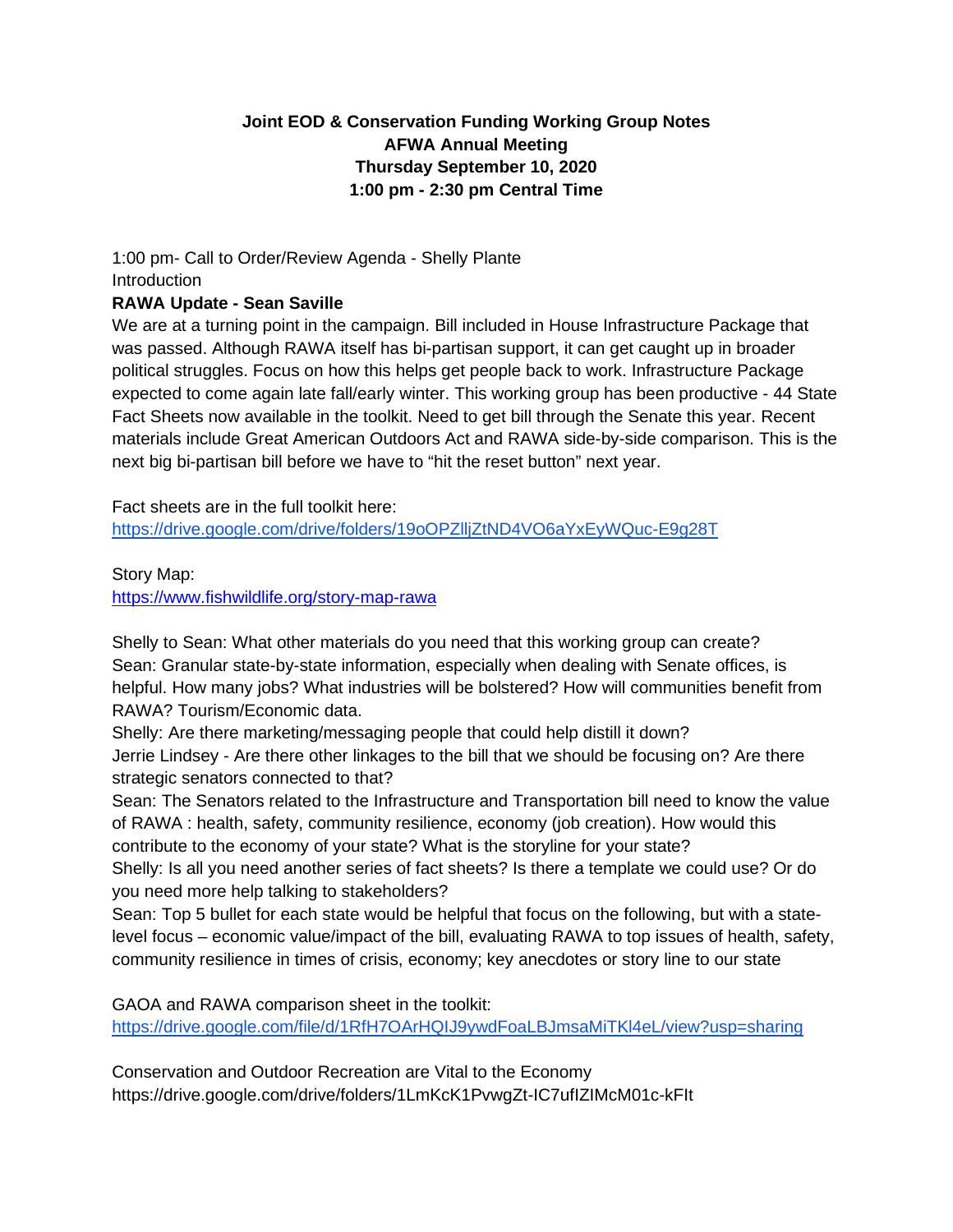Sean: Can share graphics on social media, or short bullet points.

Contact Shelly or Sean about obtaining a template. Text heavy versus image heavy, depends on who your audience is and what you want to communicate. Important to have key information consistent from state to state.

Elizabeth, IN: Is there a style that's more effective? Sean: Infographics is nice for a virtual setting.

#### RAWA Promotion Ideas

#### **Responsible Recreation**

Some of the language sounds "campaigny". People don't care if they are part of a campaign. Does this group want to improve the language? Tips to be more specific about types of recreation.

Daren: Many of these tips would be good even after the pandemic has passed. Add ethical guidelines for birding and herping.

ResponsibleRecreation vs RecreateResponsibly: RecreateResponsibly was borne out of a campaign in Washington state. ResponsibleRecreation came out of a different source of funding and the audiences that each campaign reaches out to slightly different audiences. ResponsibleRecreation asks people to take a pledge, RecreateResponsibly focuses on the coalition.

Richard Heilbrun in TX: will ask the TX Alliance to start pushing out more of the economic recovery messaging versus the wildlife. About to release a new video, but can overlap that with the economic recovery message over the next couple of months.

From Naomi Edelson to Everyone:

i think it is important to talk about economic recovery in two ways: outdoor recreation economy (wildlife watching etc) and restoration economy (moving dirt via culvert replacement, elimination of invasive species, habitat restoration etc). NWF has a new fact economic recovery sheet w a few case studies ready to be shared next week.

From Virginia Seamster, New Mexico Department of Game and Fish to Everyone: I think it would be great to flesh out the responsible recreation page a bit more with details for different types of recreation- Daren mentioned birding, but OHV use, dispersed camping, etc. have their own considerations

Sean: Beyond the pledge, how do we engage with the public?